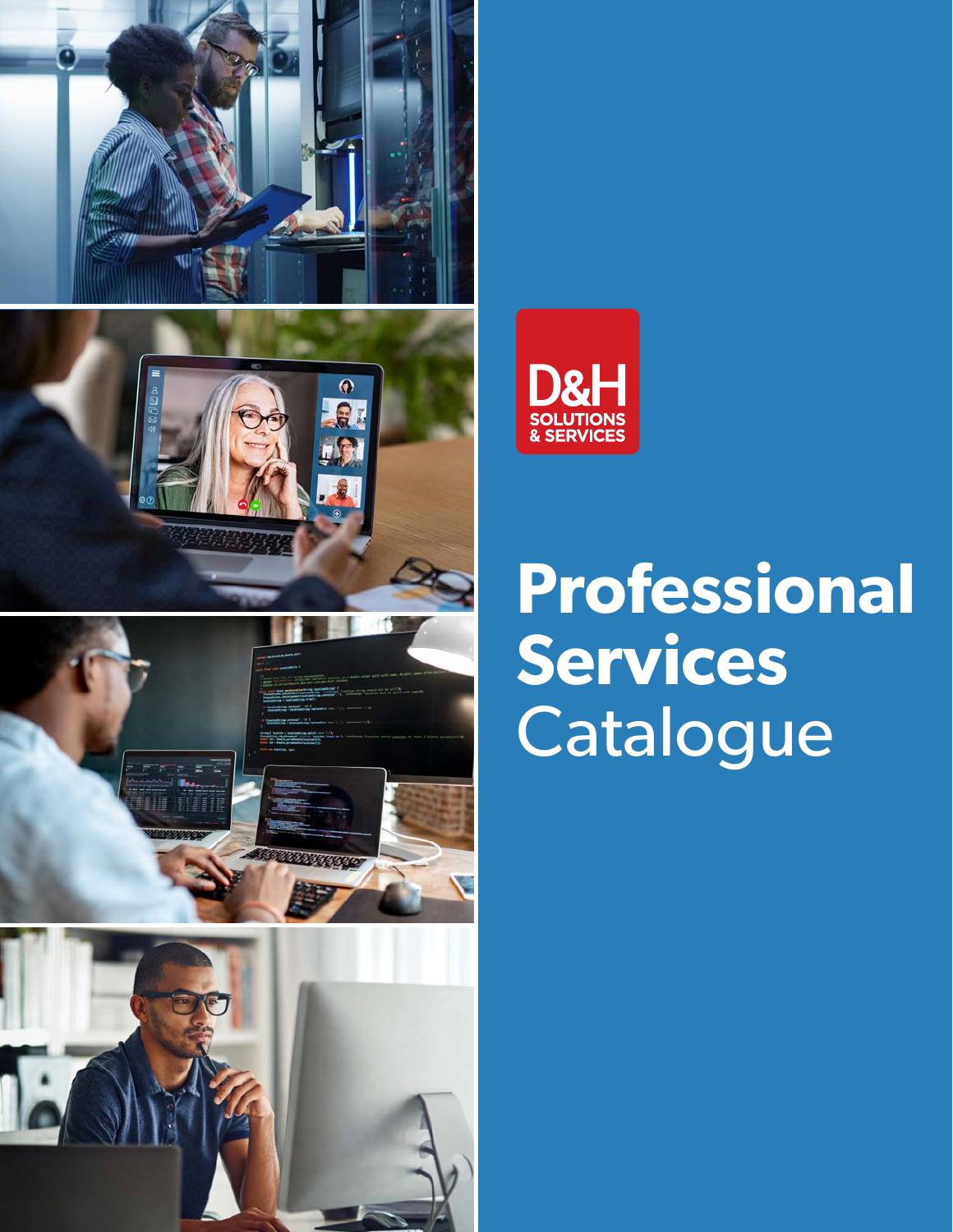

### **Contents**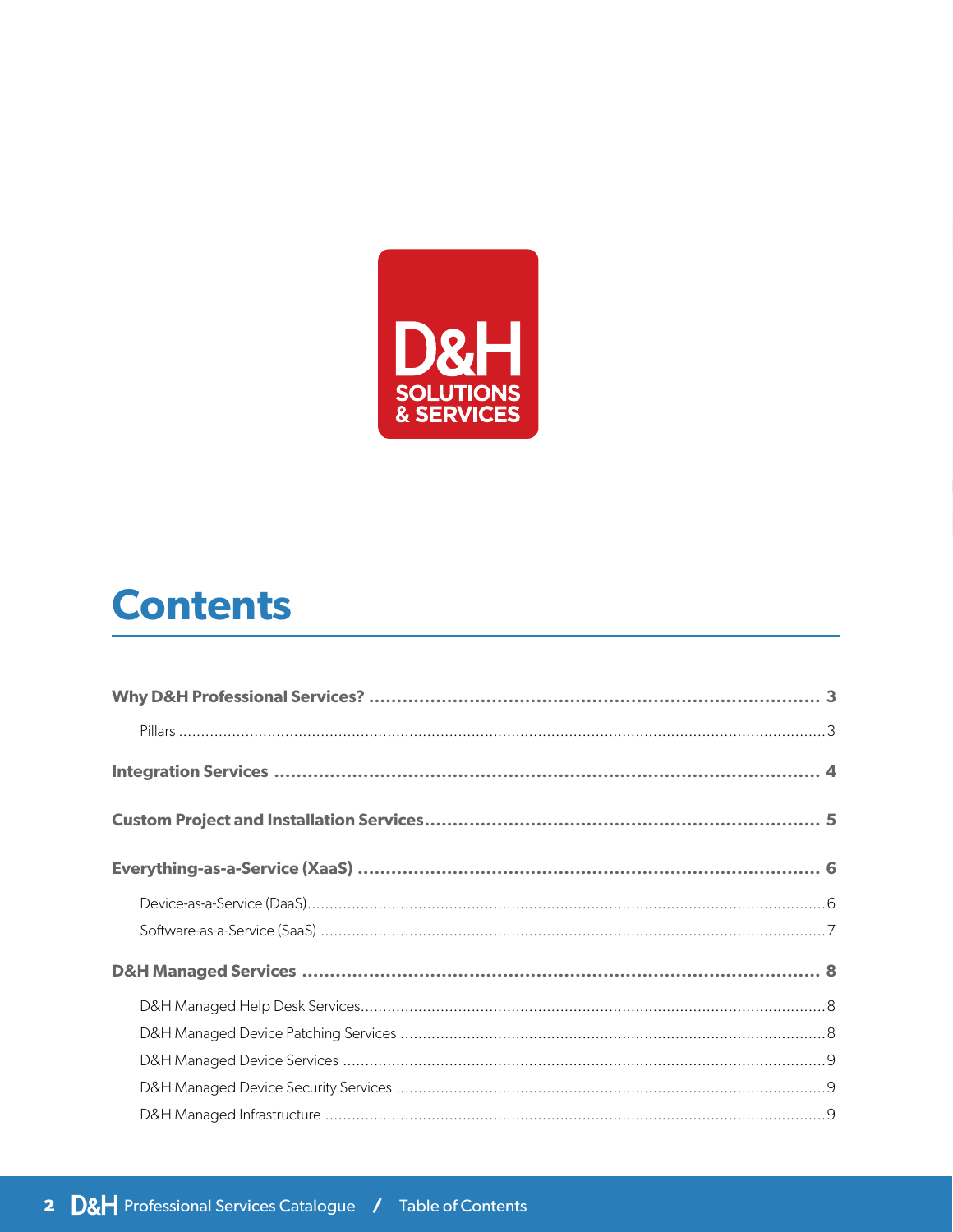## <span id="page-2-0"></span>**Why D&H Professional Services?**

D&H Professional Services offer comprehensive end-to-end solutions to help supplement your existing expertise. Our robust services portfolio provides added value through deep industry expertise, national reach, and on-demand resources to create customer loyalty and enhance profitability. Our focus to design and manage solutions to expand our partners capabilities can impact organic growth, produce new profitable revenue streams, and act as your differentiator in a highly competitive market. Offering a full solution can offset low hardware margins and promote a healthy margin mix. Leverage D&H Professional Services to expand your company's capabilities by augmenting your services practice with our team of experts!



Contact [ProServicesCA@dandh.com](mailto:ProServices@dandh.com) or visit [www.dandh.ca/Services.](http://www.dandh.com/DHSS)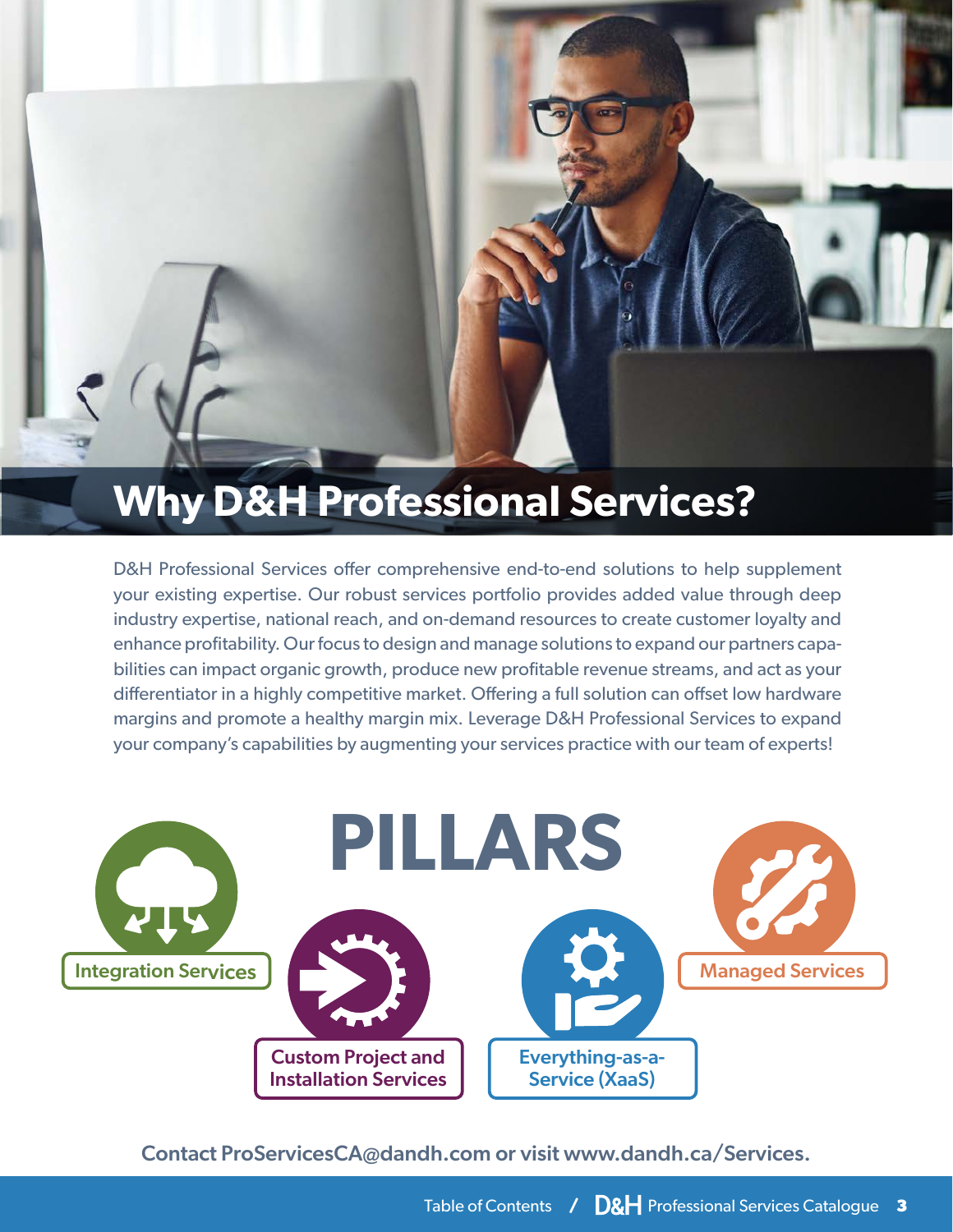<span id="page-3-0"></span>

### **Integration Services**



As the transformation from onsite to online continues to be the common means of working and learning, technology needs to be delivered to remote workers and educators as quickly and effectively as possible. D&H Integration Services provide customers with turnkey solutions that are shipped directly from our state-of-the-art integration center. You can augment capacity, eliminate additional shipping costs, and deliver out-of-the-box product to your customers.

- White Glove Chrome Enrollment & Zero Touch
- Microsoft Autopilot Imaging and Application Deployment
- Custom Microsoft Imaging
- Asset Tagging and Reporting
- Custom Labeling
- Laser Etching Logo and Messaging
- Custom Logo Design
- Application Integration
- High-touch Project Staging and Kitting
- Hardware and Software Configuration
- Green Shipping and Waste Removal
- Computer Memory Upgrade

#### Contact [ProServicesCA@dandh.com](mailto:ProServices@dandh.com) or visit [www.dandh.ca/Services.](http://www.dandh.com/DHSS)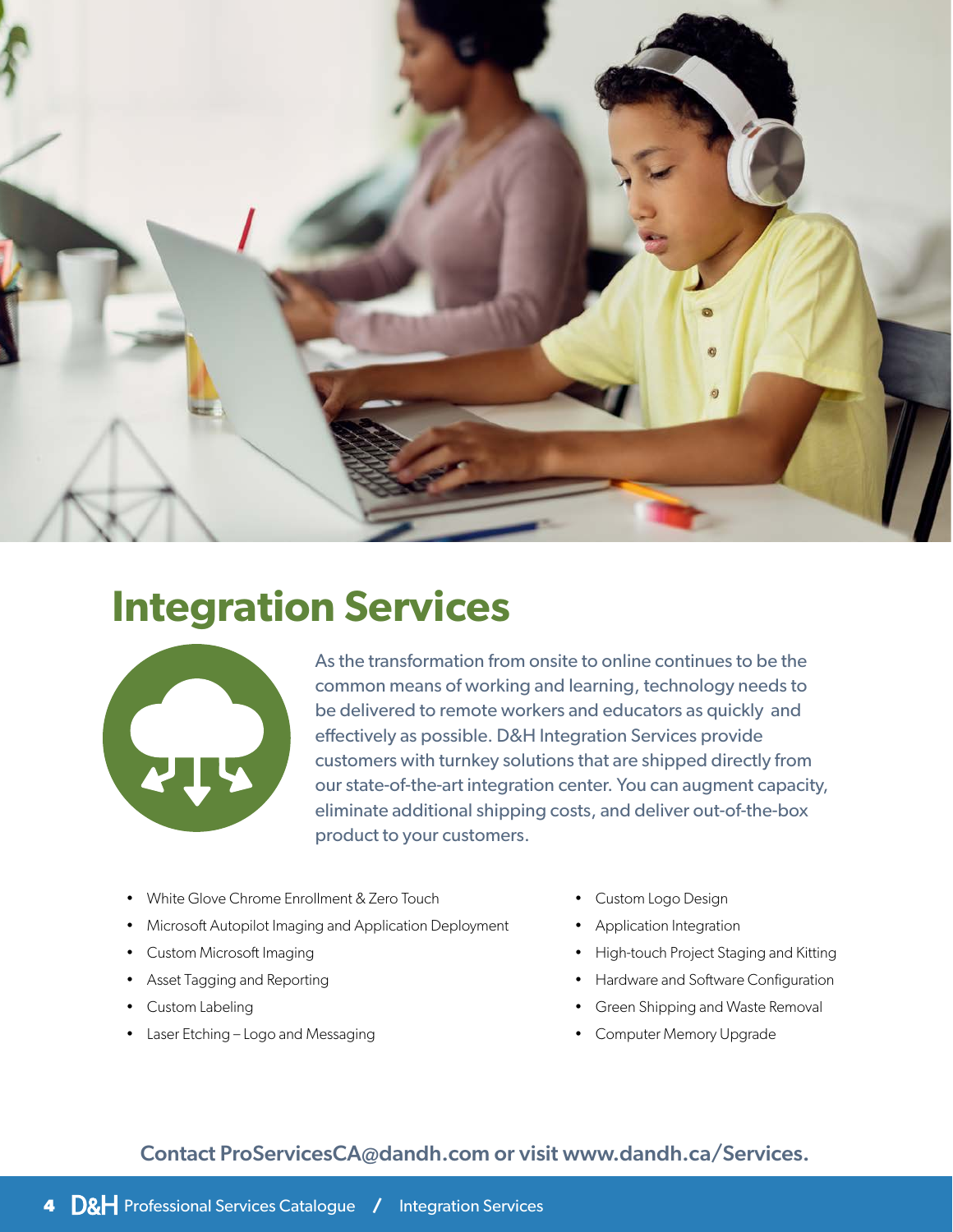### <span id="page-4-0"></span>**Custom Project and Installation Services**



D&H understands that every business has its own set of unique challenges. That's why we provide our partners with solutions that will meet your specific needs with our Custom Projects and Nationwide Installation Services. Our industry experts and certified technology specialists can build custom solutions for any business need.

#### Custom Services:

- Software and Cloud Migrations
- Application Deployment
- Hardware and Software Configurations
- Data Center Networking
- Virtualization
- Connectivity
- Mobility and Customized Statements of Work (SOW)

#### Consulting and Assessments:

- Services
	- · Security
	- · Networking
	- · Datacenter
	- · Connectivity
	- · Unified Communications
- Consulting on technologies including:
	- · Microsoft Azure
	- · Cisco
	- · Google Chrome

#### Onsite Technology Install and Break/Fix:

- Multi-site Deployments
- Rack and Stack
- Site Surveys
- ProAV Design and Installation
- Break/Fix Remediation



#### Contact [ProServicesCA@dandh.com](mailto:ProServices@dandh.com) or visit [www.dandh.ca/Services.](http://www.dandh.com/DHSS)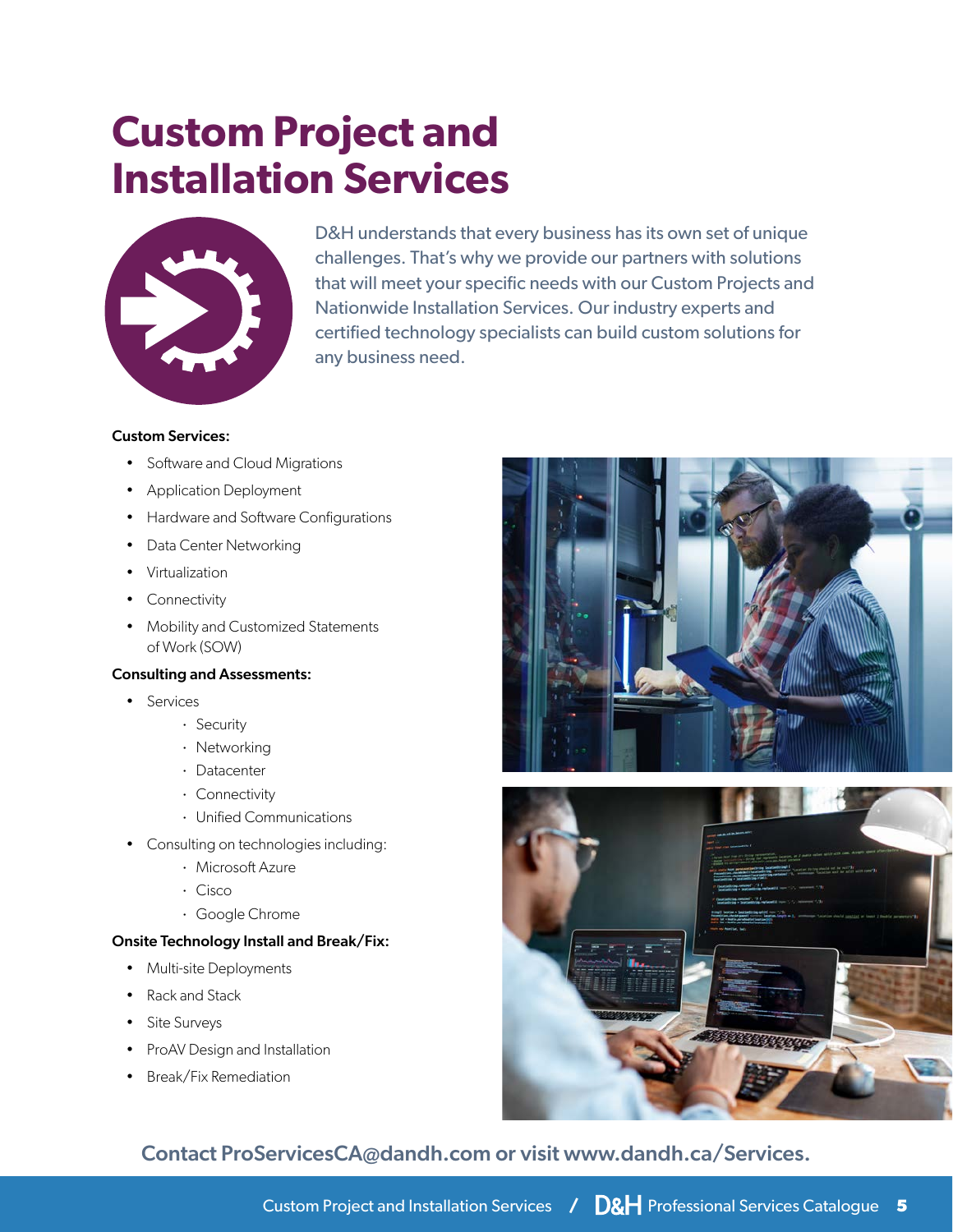<span id="page-5-0"></span>

### **Everything-as-a-Service (XaaS)**



Are you ready to scale your business through technology enablement, recurring revenue streams and optimized costs? Then now is the perfect time to provide your clients with Everything-as-a-Service (XaaS). By bundling hardware, software, and managed services, you can build customizable and comprehensive solutions for your clients that guarantee a recurring revenue stream.

Device-as-a-Service (DaaS) **+** Software-as-a-Service (SaaS) **+** Managed Services

**= XaaS**

Contact CloudSolutionsC[A@dandh.com](mailto:DaaS@dandh.com) or visit [www.dandh.ca/C](http://www.dandh.com/daas)loud for more information.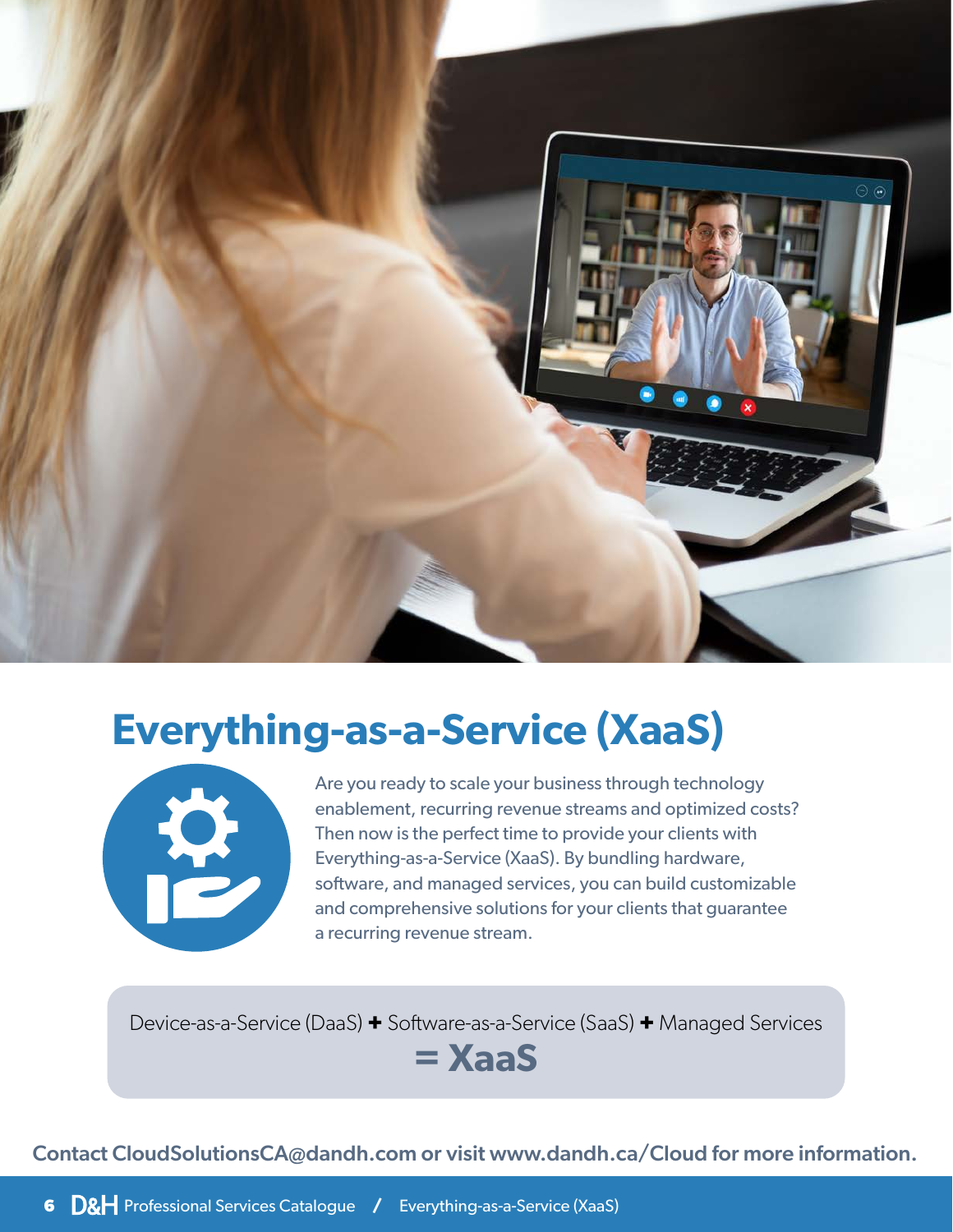#### <span id="page-6-0"></span>Device-as-a-Service (DaaS)

#### Selection of Devices

- Tablets
- $2-in-1$
- Laptops and Notebooks
- Workstations
- Desktops

#### Modern PC Refresh

- Built-in to program
- Empowering profitability
- Increases customer satisfaction and retention
- More secure work
- Increased performance
- Reduced cost

#### White Glove Services

- Imaging and asset tagging
- Chrome White Glove
- Windows Autopilot
- On-Site Device Deployment
- On-Site Device Decommission

#### End-to-End Lifecycle Support

- 24/7 Technical Support
- Break/Fix and Replacement
- On-Site Maintenance

#### Value Optimization

- Device purchasing as an Operating Expense (OPEX)
- Single Contract, per device monthly cost
- 24 or 36-month terms
- Planning and procurement
- Workforce flexibility
- Built-in Refreshes

#### Software-as-a-Service (SaaS)

- Migration
- Virtual Desktop
- Backup & Archiving
- Unified Communications
- Business Applications
- Connectivity
- Endpoint Security
- Collaboration



Contact [ProServicesCA@dandh.com](mailto:ProServices@dandh.com) or visit [www.dandh.ca/Cloud](http://www.dandh.com/cloud) for more information.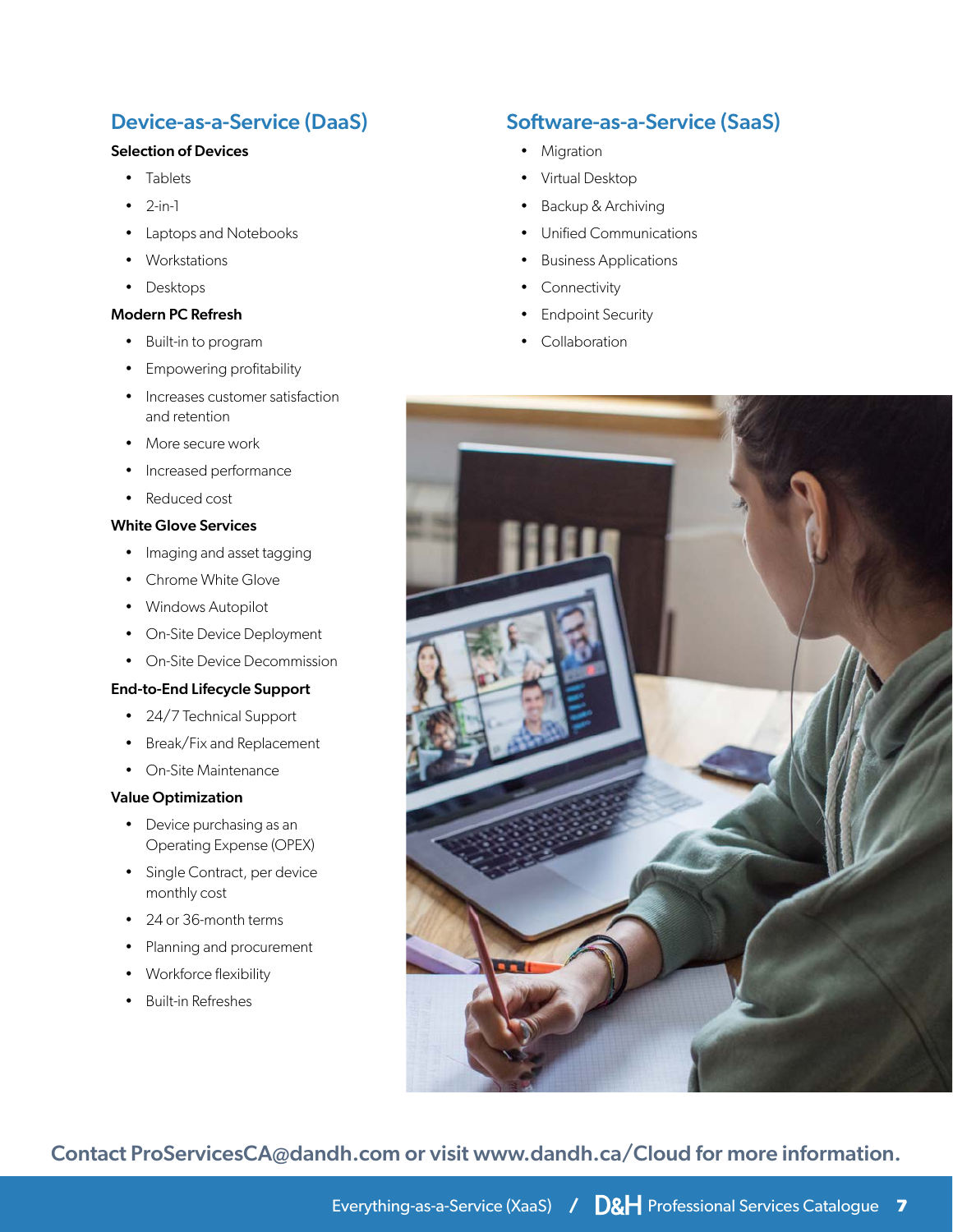<span id="page-7-0"></span>

### **D&H Managed Services**



Be the single source for all your client's managed service needs. Organizations are looking for ways to increase efficiency, provide better security, and reduce expenses on costly business operations and infrastructure. Our team of industry experts are ready to provide your clients with the tools and services they need to work efficiently and safely from anywhere.

#### D&H Managed Help Desk Services

#### *Unlimited Expert Support to Enable Work from Anywhere*

The D&H Managed Help Desk Service offers 24/7 real-time assistance for end users. Our team of technology experts will provide unlimited technical support and training, install and configure antivirus software, diagnose and remove viruses, and more. Simply call or chat and we'll provide on-demand support to help solve technical issues.



#### Contact [ProServicesCA@dandh.com](mailto:ProServices@dandh.com) or visit [www.dandh.ca/Services.](http://www.dandh.com/DHSS)